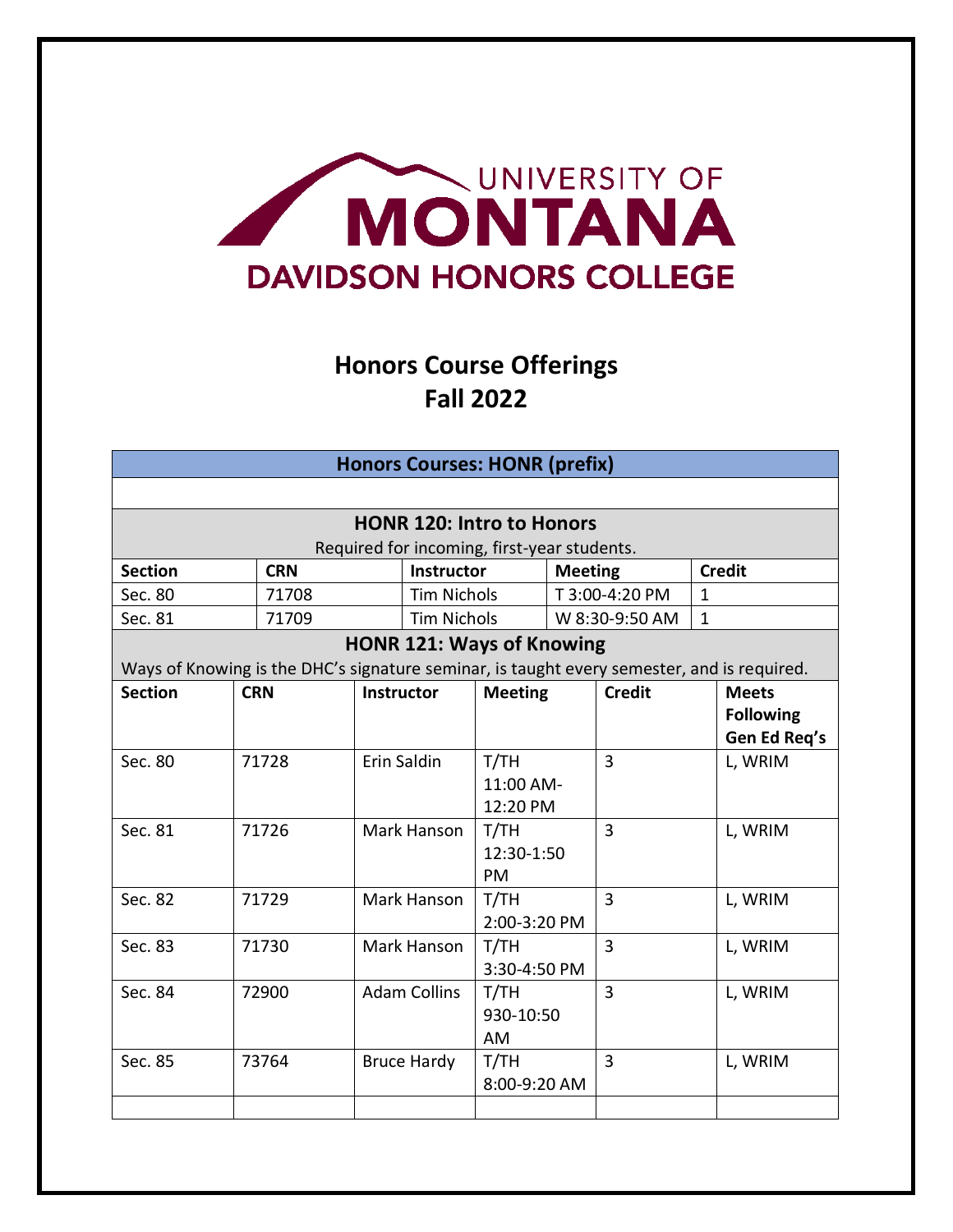| Sec. 86 | 74289 | <b>Bruce Hardy</b> | T/TH      | L, WRIM |
|---------|-------|--------------------|-----------|---------|
|         |       |                    | 11:00 AM- |         |
|         |       |                    | 12:20 PM  |         |

| If you plan to register for Honors Independent Study, Internship, Capstone Project,                                 |                  |  |  |  |  |  |
|---------------------------------------------------------------------------------------------------------------------|------------------|--|--|--|--|--|
| Practicum, Construct-Your-Own Honors Course for this semester, please submit a proposal                             |                  |  |  |  |  |  |
| request through the DHC's Submittable page (found in the Advising and Curriculum section of                         |                  |  |  |  |  |  |
| the DHC website: dhc.umt.edu). These forms should be submitted for approval before the                              |                  |  |  |  |  |  |
| end of the second week of classes. If you have questions about these forms, please schedule                         |                  |  |  |  |  |  |
| an appointment or email with your Honors advisor.                                                                   |                  |  |  |  |  |  |
| <b>Title</b><br><b>Course</b><br><b>CRN</b><br><b>Credit</b><br><b>Meets</b><br><b>Instructor</b><br><b>Meeting</b> |                  |  |  |  |  |  |
|                                                                                                                     | <b>Following</b> |  |  |  |  |  |
| <b>Gen Ed</b>                                                                                                       |                  |  |  |  |  |  |
| Req's                                                                                                               |                  |  |  |  |  |  |
| 291.80<br>73217<br>W<br>$\overline{2}$<br>ST: Personal<br>Katie<br>$\overline{\phantom{a}}$                         |                  |  |  |  |  |  |
| & Professional<br>Cordingley &<br>1:00-2:50                                                                         |                  |  |  |  |  |  |
| Kylla Benes<br>PM<br>Dev                                                                                            |                  |  |  |  |  |  |
| 294.80*<br>73712<br>M<br>$\mathbf{1}$<br>Joshua<br>Intro to<br>$- -$                                                |                  |  |  |  |  |  |
| 5:00-5:50<br>Honors<br>Herring                                                                                      |                  |  |  |  |  |  |
| PM<br>Learning Asst.                                                                                                |                  |  |  |  |  |  |
| Seminar                                                                                                             |                  |  |  |  |  |  |
| <b>Holly Riley</b><br>3<br>320E.80<br>72187<br>E<br>Art of Inquiry:<br>W                                            |                  |  |  |  |  |  |
| Research and<br>4:00-6:50                                                                                           |                  |  |  |  |  |  |
| PM<br>Capstone                                                                                                      |                  |  |  |  |  |  |
| Seminar                                                                                                             |                  |  |  |  |  |  |
| F<br>370.80<br>Soazig<br>$\mathbf{1}$<br>ST: Pre-Law<br>72954<br>--                                                 |                  |  |  |  |  |  |
| Seminar<br>Le Bihan<br>$1:00-1:50$<br>PM                                                                            |                  |  |  |  |  |  |
| 73917<br>William<br>$\mathbf{1}$                                                                                    |                  |  |  |  |  |  |
| 391.84*<br>ST: Readings<br>M<br>$-$<br>Roach<br>12:00-                                                              |                  |  |  |  |  |  |
| in Ecology<br>12:50 PM                                                                                              |                  |  |  |  |  |  |
|                                                                                                                     |                  |  |  |  |  |  |
| *Pre/Co-Requisite: BIOE 370<br>3<br>Sem: Soil to<br>74251<br>F 12:00-<br>394.80<br>Peter                            |                  |  |  |  |  |  |
| $- -$<br>Soil: Food &<br>McDonough<br>2:50 PM                                                                       |                  |  |  |  |  |  |
| & Caroline<br>Climate                                                                                               |                  |  |  |  |  |  |
| <b>Stephens</b>                                                                                                     |                  |  |  |  |  |  |
| 74264<br><b>Rick Graetz</b><br>T/TH<br>3<br>394.81<br>Sem:<br>$-$                                                   |                  |  |  |  |  |  |
| Mountain<br>11:00                                                                                                   |                  |  |  |  |  |  |
| AM-<br>Montana                                                                                                      |                  |  |  |  |  |  |
| 12:20 PM                                                                                                            |                  |  |  |  |  |  |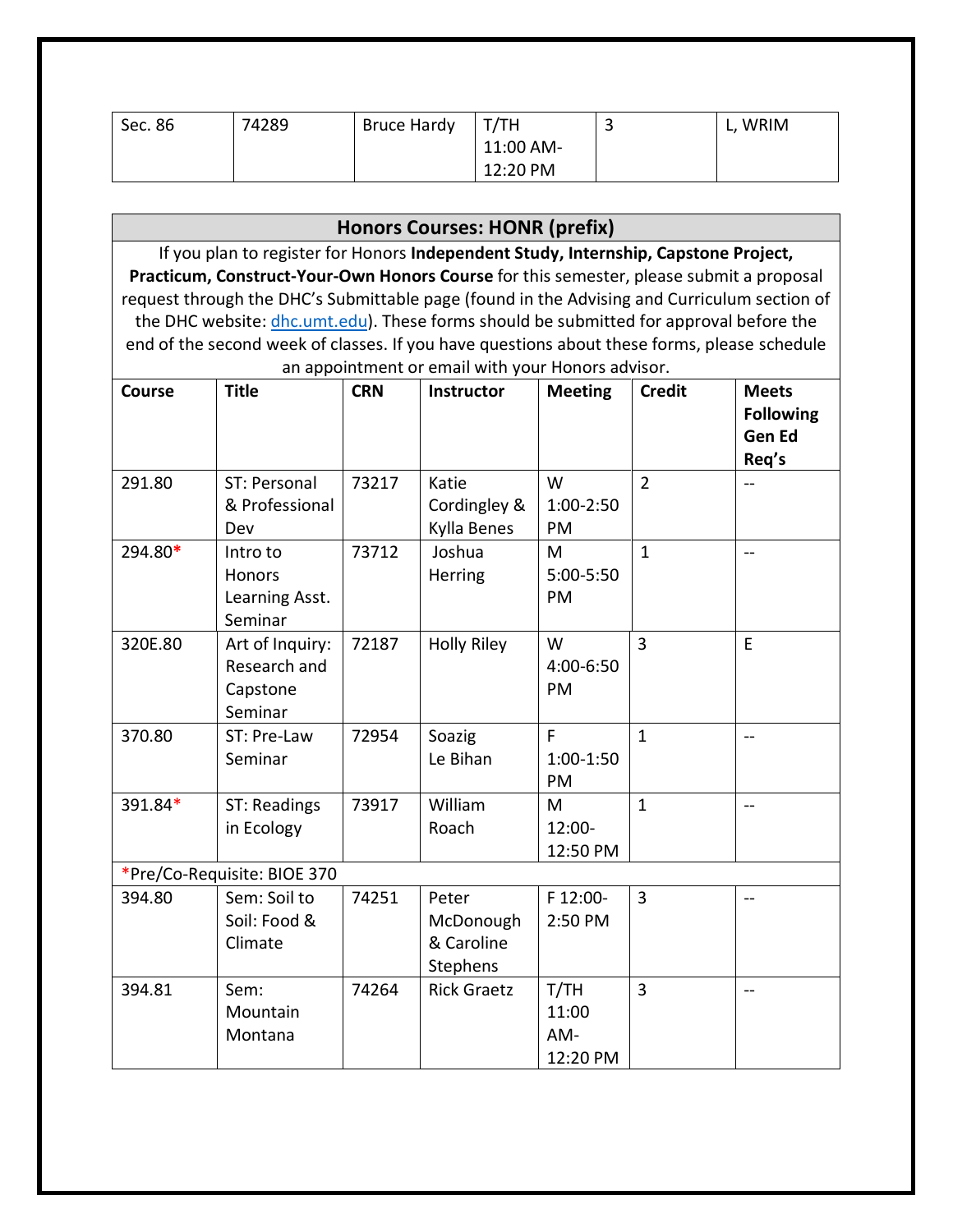| 394.82                                              | Sem: Women<br>& Gender<br>Equity: I                                                                                                                                                                                                                                     | 74265      | Twila Old<br>Coyote                | T/TH<br>3:30-4:50<br>PM          | $\overline{3}$ | --                                                  |
|-----------------------------------------------------|-------------------------------------------------------------------------------------------------------------------------------------------------------------------------------------------------------------------------------------------------------------------------|------------|------------------------------------|----------------------------------|----------------|-----------------------------------------------------|
| 394.83                                              | Sem:<br>Democracy                                                                                                                                                                                                                                                       | 74266      | Robert<br>Saldin                   | T<br>1:00-3:50<br>PM             | $\overline{3}$ | $-$                                                 |
| 394.84                                              | Sem: Sound                                                                                                                                                                                                                                                              | 74267      | <b>Adam Collins</b>                | T<br>4:00-6:50<br>PM             | $\overline{3}$ | $\hspace{0.05cm}$ – $\hspace{0.05cm}$               |
| 394.85                                              | Sem: The<br>Social<br>Conscience --<br>Studies in<br>Citizenship<br>and<br>Community                                                                                                                                                                                    | 74311      | Page<br>Armstrong                  | W<br>10:00<br>AM-<br>12:50 PM    | $\overline{3}$ | --                                                  |
| 398.84                                              | Internship:<br>Academic<br><b>Tutoring</b>                                                                                                                                                                                                                              | 72562      | Shannon<br>Janssen                 | M<br>4:00-4:50<br>PM             | $\mathbf{1}$   | $\overline{a}$                                      |
| <b>MUSI</b><br>416.80*                              | American<br>Roots<br>Music/Honors                                                                                                                                                                                                                                       | 74284      | <b>Holly Riley</b>                 | T/TH<br>11:00<br>AM-<br>12:20 PM | 3              | <b>WRAD</b>                                         |
|                                                     | * Adjacent to this course (though not required) is a participatory American Roots Music<br>ensemble (MUSI 162A, CRN 74285), where students will play, sing, and make music from<br>several Pan-American genres roughly following the progression of the lecture course. |            |                                    |                                  |                |                                                     |
| 495.83B                                             | <b>QUEST</b><br>Practicum                                                                                                                                                                                                                                               | 72906      | Kaetlyn<br>Cordingley              | --                               | 3              | $-$                                                 |
|                                                     |                                                                                                                                                                                                                                                                         |            |                                    |                                  |                |                                                     |
|                                                     |                                                                                                                                                                                                                                                                         |            | <b>UM Courses: Honors Sections</b> |                                  |                |                                                     |
| Course                                              | <b>Title</b>                                                                                                                                                                                                                                                            | <b>CRN</b> | <b>Instructor</b>                  | <b>Meeting</b>                   | <b>Credit</b>  | <b>Meets</b><br><b>Following</b><br>Gen Ed<br>Req's |
| <b>ANTY</b><br>101H.80                              | Anthropology<br>& the Human<br>Experience                                                                                                                                                                                                                               | 72545      | David (Garry)<br>Kerr              | <b>MWF</b><br>11:00-<br>11:50 AM | 3              | H, X                                                |
| <b>BIOH</b><br>366.80<br>*Check catalog<br>for PREQ | Human A&P I<br>Lab                                                                                                                                                                                                                                                      | 72878      | <b>STAFF</b>                       | <b>TH</b><br>12:00-<br>1:50 PM   | $\overline{2}$ | $-$                                                 |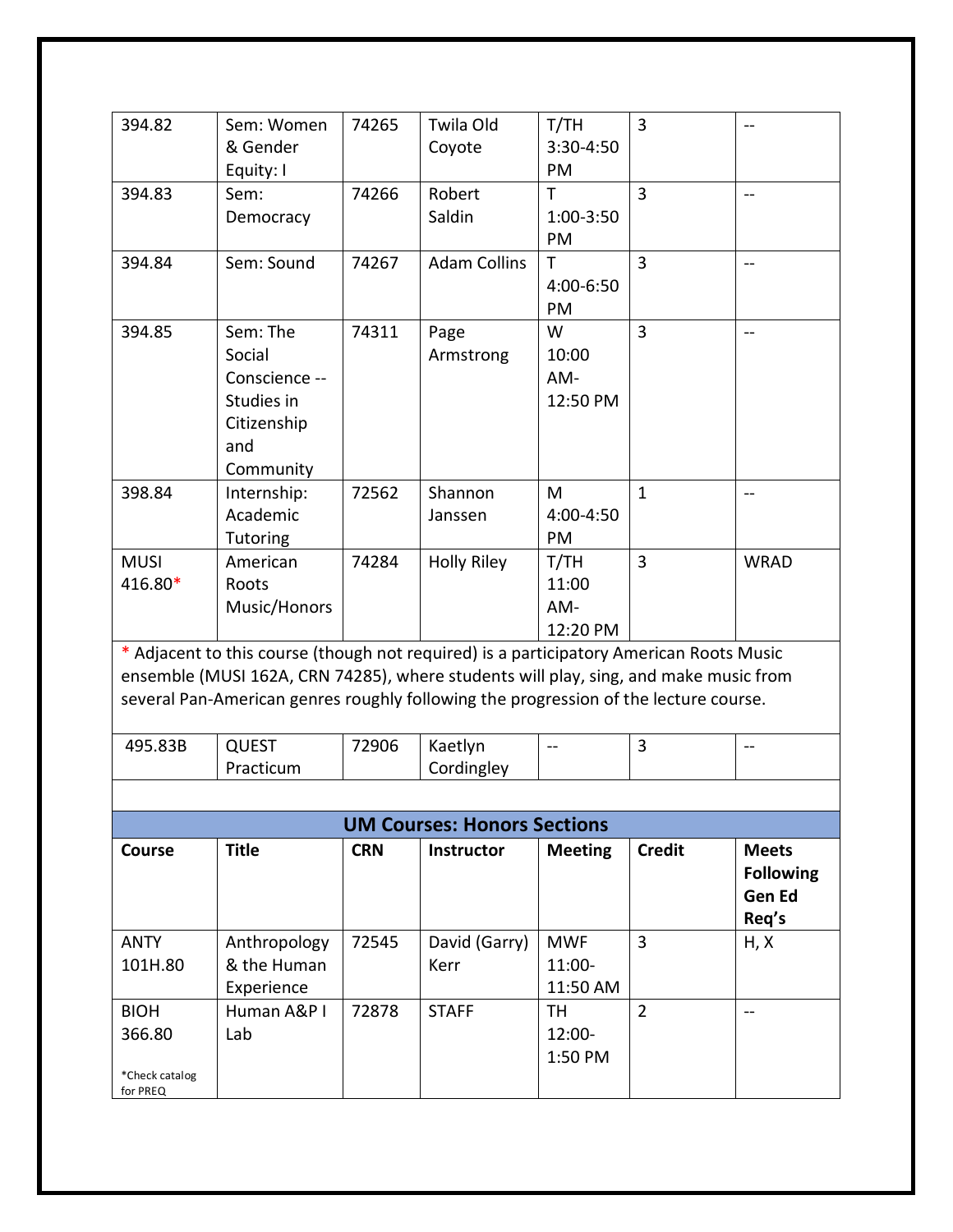| <b>BIOH</b>                                          | <b>Tch Anat</b>                                                                                 | 70323 | <b>STAFF</b>        |               | $3 - 4$        | $-$            |
|------------------------------------------------------|-------------------------------------------------------------------------------------------------|-------|---------------------|---------------|----------------|----------------|
| 480.80                                               | Physio                                                                                          |       |                     |               |                |                |
|                                                      |                                                                                                 |       |                     |               |                |                |
| *Check catalog<br>for PREQ                           |                                                                                                 |       |                     |               |                |                |
| <b>CCS</b>                                           | Intro Clim                                                                                      | 71471 | Peter               | <b>MW</b>     | $\overline{3}$ | X              |
| 103X.80                                              | Change: Sci &                                                                                   |       | McDonough           | 3:30-4:50     |                |                |
|                                                      | Soc                                                                                             |       |                     | PM            |                |                |
| <b>COMX</b>                                          | <b>Forensics</b>                                                                                | 70961 | <b>STAFF</b>        | T/TH          | $\mathbf{1}$   | $- -$          |
| 312.80                                               |                                                                                                 |       |                     | 4:30-6:00     |                |                |
|                                                      |                                                                                                 |       |                     | PM            |                |                |
| <b>CRWR</b>                                          | <b>Intro Fiction</b>                                                                            | 72292 | Erin Saldin         | T/TH          | 3              | A              |
| 210A.80                                              | Wkshp                                                                                           |       |                     | $9:30-$       |                |                |
|                                                      |                                                                                                 |       |                     | 10:50 AM      |                |                |
| <b>FILM</b>                                          | Russian                                                                                         | 74169 | <b>Clint Walker</b> | T/TH          | $\overline{3}$ | $\overline{a}$ |
| 308.80                                               | Cinema and                                                                                      |       |                     | $2:00-4:20$   |                |                |
|                                                      | Culture                                                                                         |       |                     | PM            |                |                |
| <b>HMED</b>                                          | PreMed 101                                                                                      | 73113 | Mark                | М             | $\overline{2}$ | --             |
| 140.80                                               |                                                                                                 |       | Pershouse           | $6:00 - 7:50$ |                |                |
|                                                      |                                                                                                 |       |                     | PM            |                |                |
| <b>LIT</b>                                           | Ecology of                                                                                      | 73257 | <b>STAFF</b>        | T/TH          | $\overline{3}$ | L              |
| 280L.80*                                             | Literature                                                                                      |       |                     | 11:00-        |                |                |
|                                                      |                                                                                                 |       |                     | 12:20 PM      |                |                |
|                                                      | * This course is part of the Wilderness and Civilization program and only available to students |       |                     |               |                |                |
|                                                      | who have been accepted to the program for Fall 2022.                                            |       |                     |               |                |                |
| LIT 370.80                                           | <b>Other Worlds</b>                                                                             | TBD   | Rob                 | T/TH          | <b>TBD</b>     |                |
|                                                      |                                                                                                 |       | <b>Browning</b>     | 3:30-4:50     |                |                |
| <b>NPAD</b>                                          | Intro to Public                                                                                 | 74057 | Ben                 |               | 3              | Y              |
| 166Y.80                                              | Service                                                                                         |       | Hamman              |               |                |                |
| <b>NPAD</b>                                          | <b>Policy Process</b>                                                                           | 74056 | Sara Rinfret        | <b>MW</b>     | $\overline{3}$ | $-$            |
| 368.80                                               | & Implement                                                                                     |       |                     | 10:00-        |                |                |
|                                                      |                                                                                                 |       |                     | 11:50 AM      |                |                |
| <b>NPAD</b>                                          | Practical                                                                                       | 72819 | Sara Rinfret        | TH            | 3              | $-$            |
| 466.80                                               | Applications                                                                                    |       |                     | 3:30-5:50     |                |                |
|                                                      | in Nonprofit                                                                                    |       |                     | PM            |                |                |
|                                                      | Administratio                                                                                   |       |                     |               |                |                |
|                                                      | n                                                                                               |       |                     |               |                |                |
| <b>NRSM</b>                                          | Conservation                                                                                    | 73065 | Cara Nelson         | T/TH          | $\overline{3}$ | N              |
| 271N.80*                                             | Ecology                                                                                         |       |                     | 2:00-3:20     |                |                |
|                                                      |                                                                                                 |       |                     | PM            |                |                |
|                                                      | * This course is part of the Wilderness and Civilization program and only available to students |       |                     |               |                |                |
| who have been accepted to the program for Fall 2022. |                                                                                                 |       |                     |               |                |                |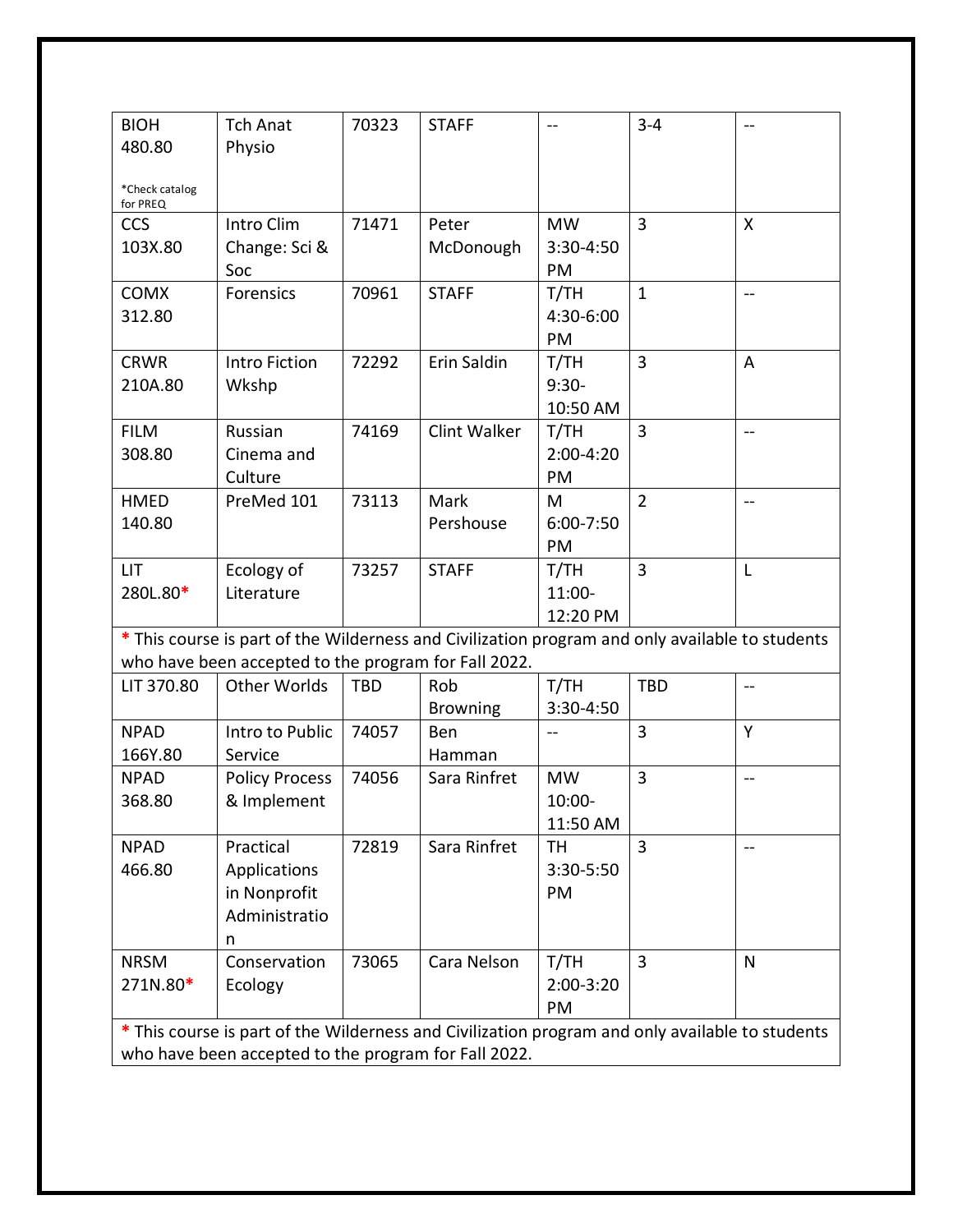| <b>NRSM</b> | Science of                                                                                      | 71829 | Ashley      | <b>MWF</b>               | 3              | $-$                      |  |
|-------------|-------------------------------------------------------------------------------------------------|-------|-------------|--------------------------|----------------|--------------------------|--|
| 281.80      | Climate                                                                                         |       | Ballantyne  | 11:00-                   |                |                          |  |
|             | Change                                                                                          |       |             | 11:50 AM                 |                |                          |  |
| <b>NRSM</b> | Wilderness                                                                                      | 73067 | Andrew      | T/TH                     | 5              | $\overline{\phantom{a}}$ |  |
| 373.80*     | and                                                                                             |       | Larson      | 12:00-                   |                |                          |  |
|             | Civilization                                                                                    |       |             | 1:20 PM                  |                |                          |  |
|             | * This course is part of the Wilderness and Civilization program and only available to students |       |             |                          |                |                          |  |
|             | who have been accepted to the program for Fall 2022.                                            |       |             |                          |                |                          |  |
| <b>PHL</b>  | Law and                                                                                         | 74316 | Soazig      | <b>MWF</b>               | 3              |                          |  |
| 317E.80     | Morality                                                                                        |       | Le Bihan    | 12:00-                   |                |                          |  |
|             |                                                                                                 |       |             | 12:50 PM                 |                |                          |  |
| <b>PHSX</b> | Einstein's                                                                                      | 71817 | Andrew      | <b>MWF</b>               | 3              | N                        |  |
| 141N.80     | Relativity                                                                                      |       | Ware        | 12:00-                   |                |                          |  |
|             |                                                                                                 |       |             | 12:50 PM                 |                |                          |  |
| <b>PSCI</b> | Model United                                                                                    | 70836 | Eva Maggi   | M                        | $\overline{3}$ | $\overline{a}$           |  |
| 337.80      | <b>Nations</b>                                                                                  |       |             | 1:00-3:20                |                |                          |  |
|             |                                                                                                 |       |             | PM                       |                |                          |  |
| <b>PSCI</b> | Research                                                                                        | 71966 | Christopher | М                        | 3              | $\overline{\phantom{a}}$ |  |
| 480.80      | Goals and                                                                                       |       | Muste       | 3:30-5:50                |                |                          |  |
|             | <b>Strategies</b>                                                                               |       |             | PM                       |                |                          |  |
| <b>RUSS</b> | Intro to                                                                                        | 73331 | Ona Renner- | $\overline{\phantom{a}}$ | $\overline{3}$ | X,Y                      |  |
| 105Y.80     | Russian                                                                                         |       | Fahey       |                          |                |                          |  |
|             | Culture                                                                                         |       |             |                          |                |                          |  |
| <b>SOCI</b> | Honors                                                                                          | 74330 | Daisy Rooks | W                        | $\mathbf{1}$   | $S, Y^*$                 |  |
| 291.80*     | Discussion                                                                                      |       |             | 3:00-3:50                |                |                          |  |
|             | Section for                                                                                     |       |             | PM                       |                |                          |  |
|             | <b>SOCI 220:</b>                                                                                |       |             |                          |                |                          |  |
|             | Race, Gender                                                                                    |       |             |                          |                |                          |  |
|             | & Class                                                                                         |       |             |                          |                |                          |  |
|             | *Students must also be enrolled in SOCI 220S.01 Race, Gender & Class (CRN 70835/MWF             |       |             |                          |                |                          |  |
|             | 1:00-1:50 PM). SOCI 220S.01 meets the Gen Ed Req's S and Y.                                     |       |             |                          |                |                          |  |
| <b>SPAN</b> | Intermediate                                                                                    | 71996 | Jannine     | <b>MTWTH</b>             | 4              | $- -$                    |  |
| 201.80      | Spanish I                                                                                       |       | Montauban   | 10:00-                   |                |                          |  |
|             |                                                                                                 |       |             | 10:50 AM                 |                |                          |  |
| <b>WILD</b> | Intro to                                                                                        | 72351 | Victoria    | T/TH                     | $\overline{3}$ | $\overline{\phantom{a}}$ |  |
| 240.80      | <b>Biostatistics</b>                                                                            |       | Dreitz      | $9:30-$                  |                |                          |  |
|             |                                                                                                 |       |             | 10:50 AM                 |                |                          |  |

| <b>General Education Requirement Key</b> |                                  |  |  |  |
|------------------------------------------|----------------------------------|--|--|--|
|                                          | <b>Expressive Arts Course</b>    |  |  |  |
|                                          | Ethical & Human Values Course    |  |  |  |
|                                          | <b>Historical Studies Course</b> |  |  |  |